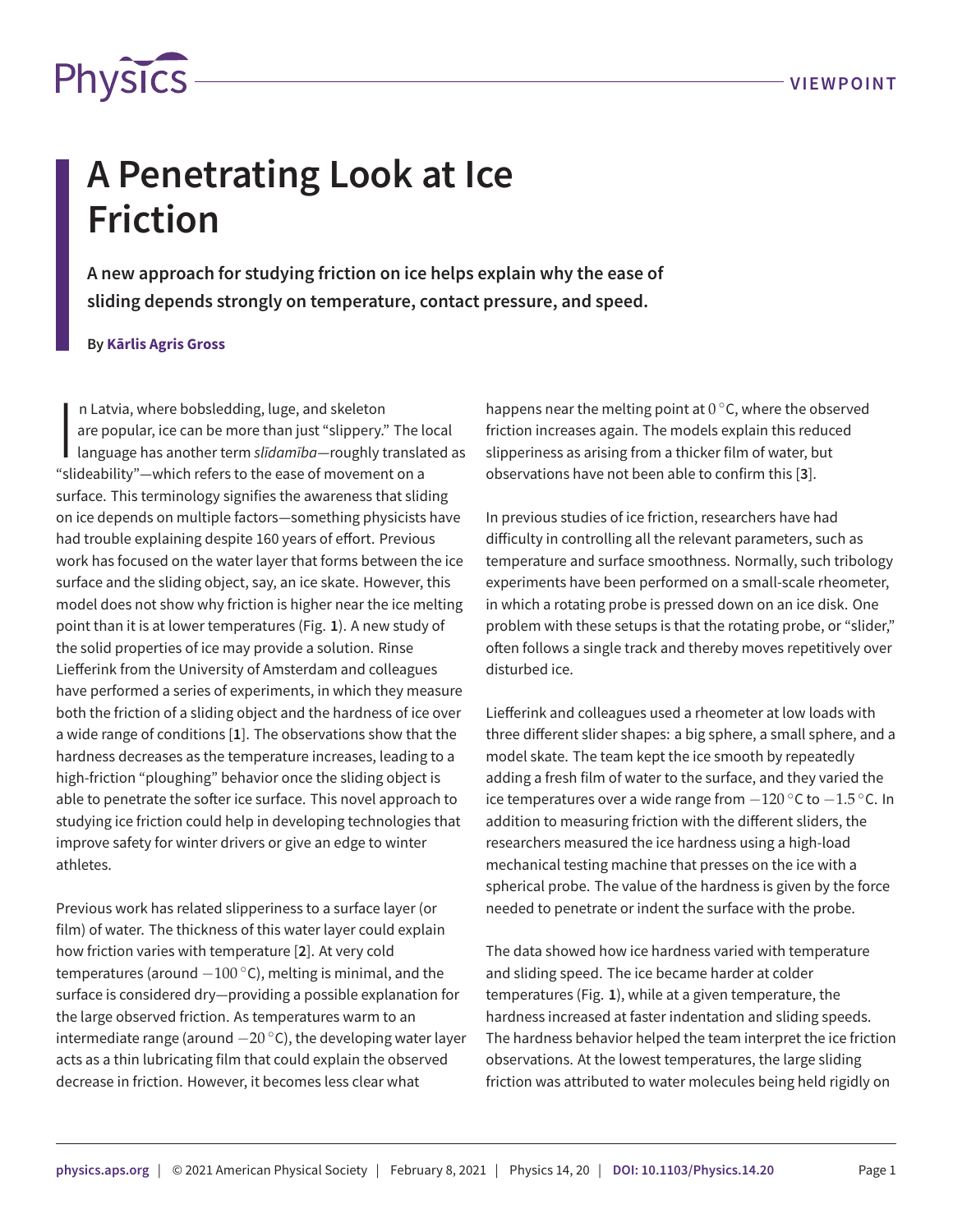# **VIEWPOINT**

<span id="page-1-0"></span>

**Figure 1:** This graphic shows how the hardness of ice decreases with increasing temperature. A sphere moving across the surface will penetrate the surface when the ice hardness is below the sphere's contact pressure. In this case, the sphere will plough over the surface, experiencing more and more friction as the temperature increases and the hardness drops. **Credit: APS/[Alan Stonebraker](http://alanstonebraker.com)**

the surface. These molecules were made more mobile by the shearing action of the slider, and this mobility became greater—and the friction lower—at intermediate temperatures. However, at higher temperatures, the friction increased because of the decrease in hardness that allowed the slider to plough into the ice. Despite this drop in hardness, we know that ice remains sufficiently hard for sliding at temperatures close to the melting point. Most other materials become soft—and "unslidable"—near their melting point.

Different slider shapes started to plough at different temperatures. At a given pressing force, the small sphere showed ploughing at about *−*20 *◦*C, but the larger skate-section showed ploughing at *−*8 *◦*C. This behavior is explained by a lower contact pressure from the skate's larger size (larger contact area). Besides delaying the onset of ploughing, the

<span id="page-1-1"></span>

**Figure 2:** A sudden increase in contact pressure can occur when, for example, a bobsled team jumps onto their sled. The friction increases as more of the slider comes into contact with the ice. If the contact pressure becomes larger than the ice hardness, the slider will plough into the surface, increasing the friction significantly.

**Credit: APS/[Alan Stonebraker](http://alanstonebraker.com)**

lower contact pressure of the skate provides more mobility to surface water molecules, making the skate slide better than the sphere even at colder temperatures. Friction's dependence on contact pressure is mediated by how much of the slider's surface is in contact with the ice and whether the pressure is enough to initiate ploughing (Fig. **[2](#page-1-1)**). Experiments at low speeds showed that ice hardness increases with slider speed, implying that a fast skate should plough less and thus slide better.

Further work should investigate how ice friction and slideability are affected by weather conditions, faster sliding speeds, and ice structure. Weather is an issue because it can affect the water layer thickness. My team has recently performed experiments with a skeleton sled and showed that humidity, air temperature, and ice temperature jointly influence the sliding speed [**[4](#page-2-3)**]. We have also looked at the effect of slider surface topography and loading on sliding speed [**[5](#page-2-4)**]. To measure the effect at faster sliding conditions, researchers will need an appropriate test facility, such as the bobsled ice track in Sigulda, Latvia, where higher speeds can be attained in a long, straight section [**[6](#page-2-5)**]. Such tests will need an advanced sensor system to accurately and simultaneously measure both ice friction and air drag [**[7](#page-2-6)**].